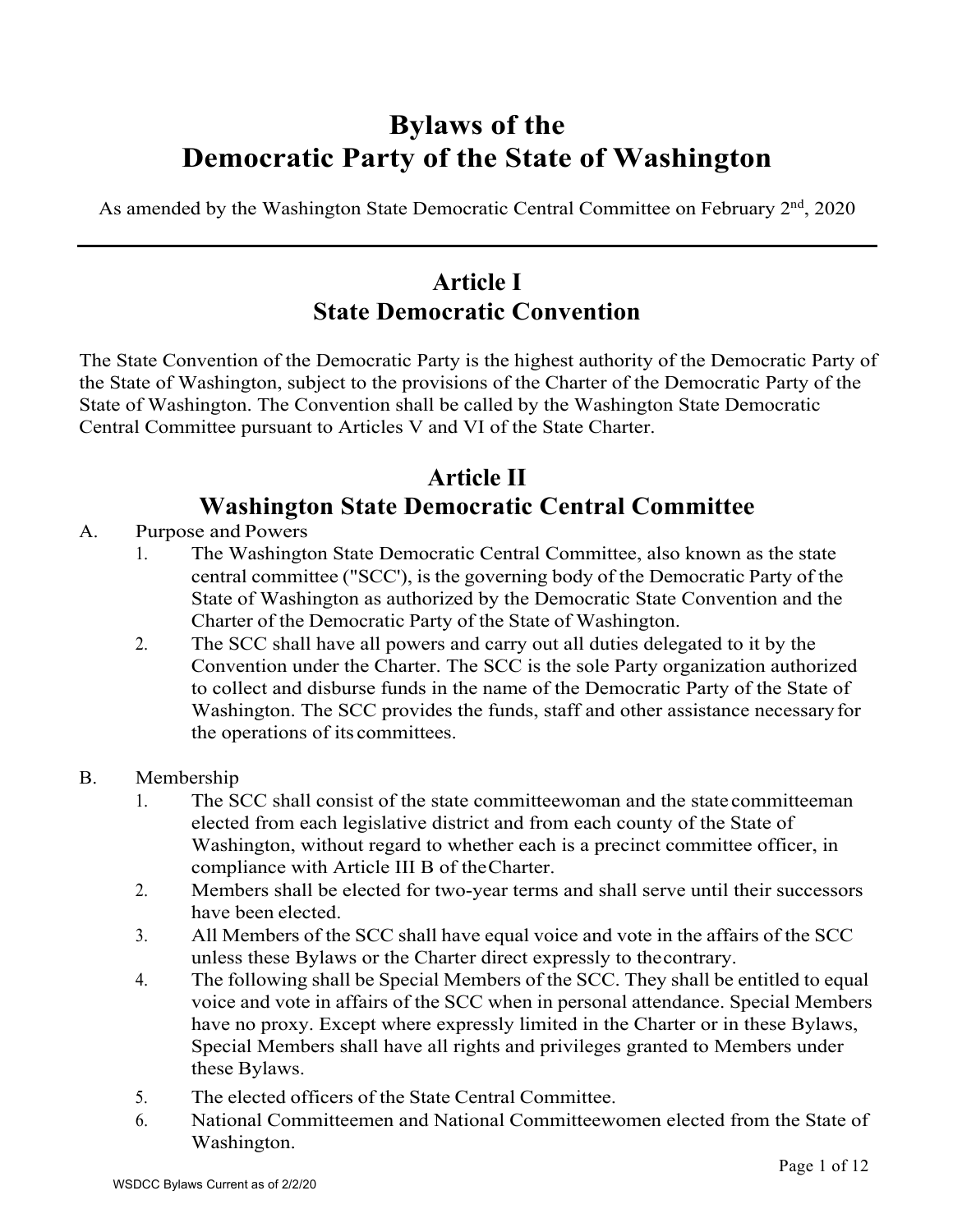- 7. The Governor of the State of Washington when that office is held by a Democrat.
- 8. United States Senators from the State of Washington if such offices are held by Democrats.
- 9. Members of the United States House of Representatives from the State of Washington if such Members are Democrats.
- 10. The Leader of the Washington State Senate Democratic Caucus.
- 11. The Leader of the Washington State House of Representatives Democratic Caucus.
- 12. A representative of the Young Democrats of Washington.
- 13. A representative of the Federation of Democratic Women's Clubs.
- 14. The Chair of the Organization of County and District Chairs; provided that in the absence of the Chair, the Vice Chair of the Organization of County and District Chairs may serve in the Chair's stead, with vote, as analternate.
- 15. The representative of the Constituency Caucuses elected pursuant to Article II.F.d.
- C. Officers and Their Duties
	- 1. The officers of the SCC shall be the Chair, Vice Chair, Secretary, Treasurer and such other officers as the SCC shall from time to time authorize and elect.
	- 2. The officers of the SCC shall be elected for two-year terms at the first meeting of the SCC in odd-numbered years or, in the case of officers added by the SCC, in the manner and at the time specified by the SCC in the resolution establishing such office.
	- 3. In the event of a vacancy int he office of the State Chair it shall be filled by the State Central Committee by election of an interim State Chair. The elected Vice-Chair shall assume the office of Acting Party Chairperson for a period not to exceed forty-five (45) days during which time the State Central Committee shall elect an interim State Party Chair. In the event of a vacancy in any other office, the office may be filled by election at any regular or special meeting of the SCC, provided the written notice of the proposed election has been deposited in the mail, postage prepaid, to each member of the SCC at least fifteen (15) days in advance of the meeting.
	- 4. Vice Chair. The Vice Chairshall:
		- a. In the absence of the Chair, or in the event of a vacancy in that office or the disability of the incumbent, perform the duties of theChair.
		- b. Develop and maintain personnel policies and committee chair job descriptions and perform such other responsibilities as the SCC or its Executive Committee or the Chair may from time to timedelegate.
	- 5. Secretary. The Secretary shall:
		- a. Prepare the minutes of all meetings of the SCC or its Executive Committee and the State Convention.
		- b. Keep all records of theSCC.
		- c. Perform such other duties as the SCC or its Executive Committee orthe Chair may from time to timedelegate.
	- 6. Treasurer. The Treasurershall:
		- a. Maintain the financial records of the SCC and all committees, and be responsible for the accurate and timely filing of all reports required by public disclosure or taxing authorities.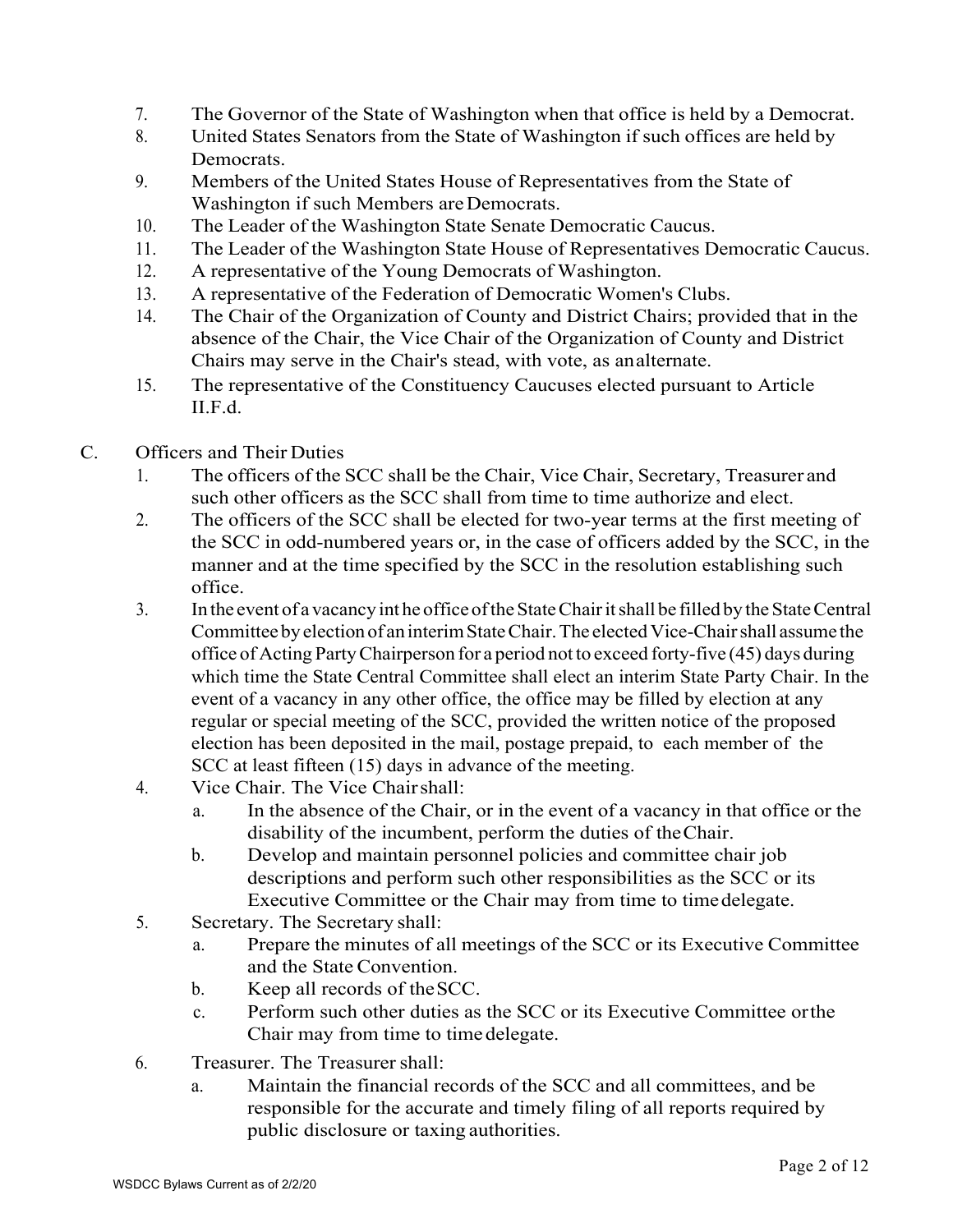- b. Be the custodian of all funds and securities of the SCC and all committees.
- c. Deposit and disburse funds of the SCC pursuant to the current budget and policies and procedures established by the SCC or its Executive Committee.
- d. Prepare and distribute a written financial report to each meeting of the SCC.
- e. Serve as a voting member of the Finance Committee.
- f. Perform such other duties as the SCC or its Executive Committee orthe Chair may from time to time delegate.
- 7. National Committee Members
	- a. The offices of National Committee members apportioned to the Stateof Washington by the Democratic National Committee shall be filled by election at large by the SCC during each Presidential election year.
	- b. National Committee members shall serve four-year terms and shall serve until their successors are elected.
	- c. In the event of a vacancy in the post of National Committee member, the SCC shall elect a replacement to serve the balance of the term. The replacement shall be selected in the manner provided for filling vacancies in officer positions.
- 8. Removal of Officers. Any officer may be removed upon two-thirds vote of the SCC, provided at least fifteen (15) days prior notice of the meeting and the grounds for removal are given to the members and the officer whose removal is sought.
- D. Meetings
	- 1. Regular Meetings
		- a. The SCC shall hold at least three (3) meetings per year, one of which can be the State Convention. Meetings will be held at a time and place selected by the Chair, pursuant to guidelines established by the SCC or its Executive Committee; provided, however, that the Chair shall rotate the meetings among Congressional Districts.
		- b. A call for each such meeting shall be mailed to all SCC Members at least thirty (30) days in advance of themeeting.
		- c. In the absence of a call for a regular meeting, any twenty-five (25) Members of the SCC may call such a meeting by issuing a proper call and proposed agenda.
	- 2. Organizational Meeting.
		- a. The first regular meeting of the SCC in odd-numbered years shall be its organizational meeting. This meeting shall be held after legislative district and county organizational meetings, provided such meetings are held in the months of December and January immediately proceeding.
		- b. As its first orders of business at the organizational meeting, the SCC shall adopt temporary rules for the meeting and elect a Chair, Vice Chair and the other officers of theSCC.
		- c. In the absence of a call for an organizational meeting, any ten (10) members of the SCC may call such a meeting by issuing a proper call and proposed agenda.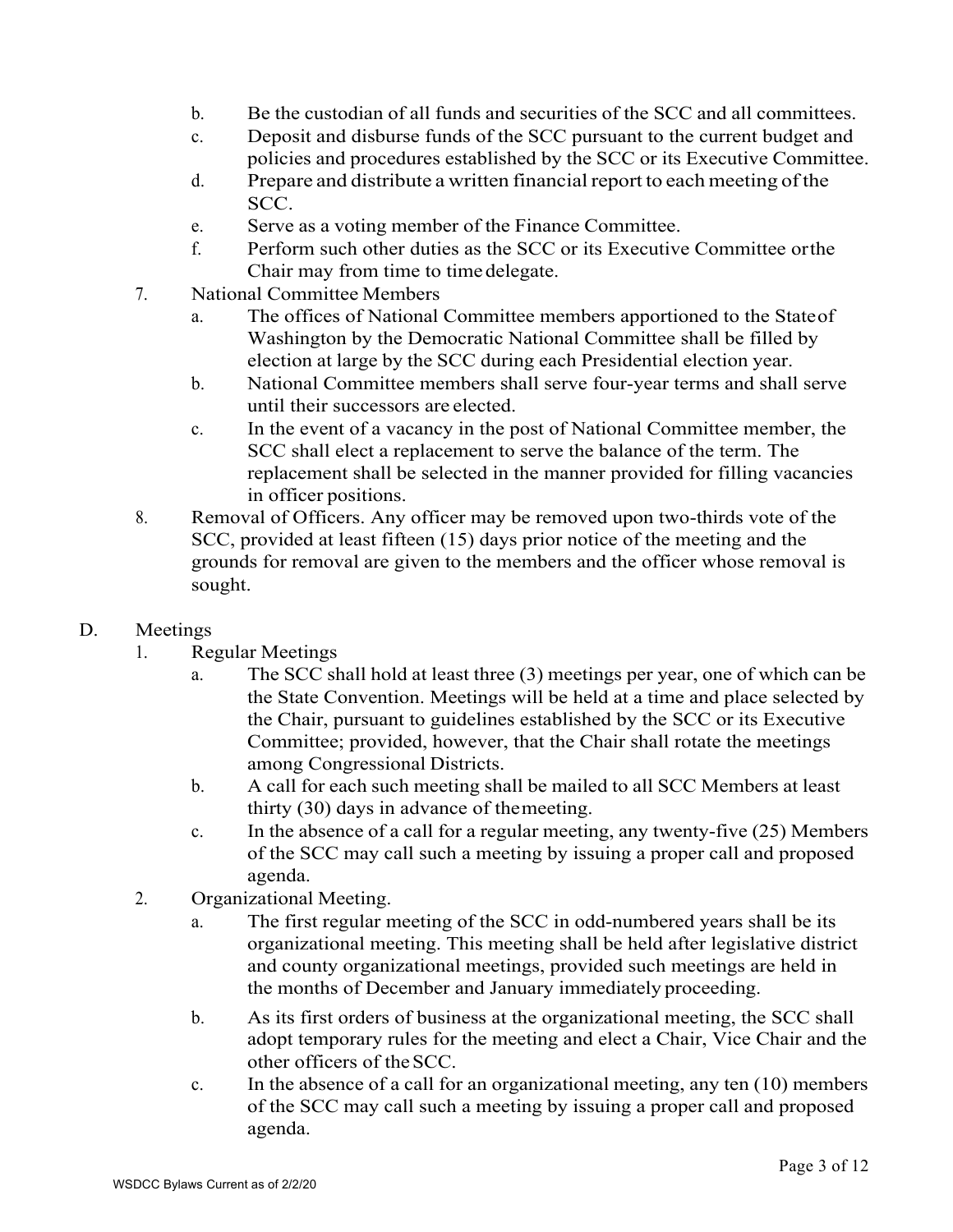- 3. Special Meetings
	- a. A special meeting of the SCC may be called for any purpose by:
		- (1) The Chair.
		- (2) A majority of the ExecutiveCommittee.
		- (3) Any twenty-five (25) members of the SCC, provided that a proper call is issued by the convening authority at least fifteen (15) daysin advance of the meeting.
- 4. Voting and Proxies
	- a. All Members of the SCC shall have equal vote. In the event that any Member shall be an officer or hold any additional position with the SCC that position carries a vote, the Member shall nevertheless have only one vote in all affairs of theSCC.
	- b. A division of the house may be called upon any point by  $10\%$ , and a roll call vote may be called by 20%, of those present and entitled to vote, including proxies.
	- c. Voting by proxy shall be permitted in accordance with the followingrules:
		- (1) All proxies must be in writing, signed by the Member. They may be specific or general, instructed or uninstructed, transferable or nontransferable, as specified by the maker. In the absence of specification, a proxy shall be deemed to be general, uninstructed and non- transferable.
		- (2) No person shall hold more than one proxy.
		- (3) In order to vote a proxy, the holder must register the proxy with the Secretary of the SCC before a vote is taken. Only the individual currently registered with the Secretary may vote the proxy.
		- (4) The holder of a proxy must reside in the county or legislative district in which the Member giving the proxyresides.
- 5. Quorum
	- a. A quorum of the SCC shall be 40% of those eligible to vote. For purposes of determining a quorum, valid proxies shall be counted.
	- b. Once a quorum is established, the Chair need not entertain a quorum call until all business included in the adopted agenda for the meeting has been transacted.
	- c. Robert's Rules. In all matters not covered expressly by these Bylaws, Robert's Rules of Order, newly revised, 11th Edition, shall prevail.
	- d. Open Meetings. All meetings of the SCC shall be open to all Democrats, except when called into Executive Session by majority vote.

#### E. Committees

- 1. The SCC shall have the following Standing Committees: Resolutions Committee, Rules and Bylaws Committee, Affirmative Action Committee, Finance Committee, Elections Committee, AdvocacyCommittee.
- 2. The Standing Committees shall:
	- a. Meet at the call of itschair.
	- b. Report fully on its activities and proposed activities to the SCC Chair, at such times and in such form as the SCC Chair shall deem appropriate.
	- c. Submit annually to the SCC a proposed budget for SCC approval.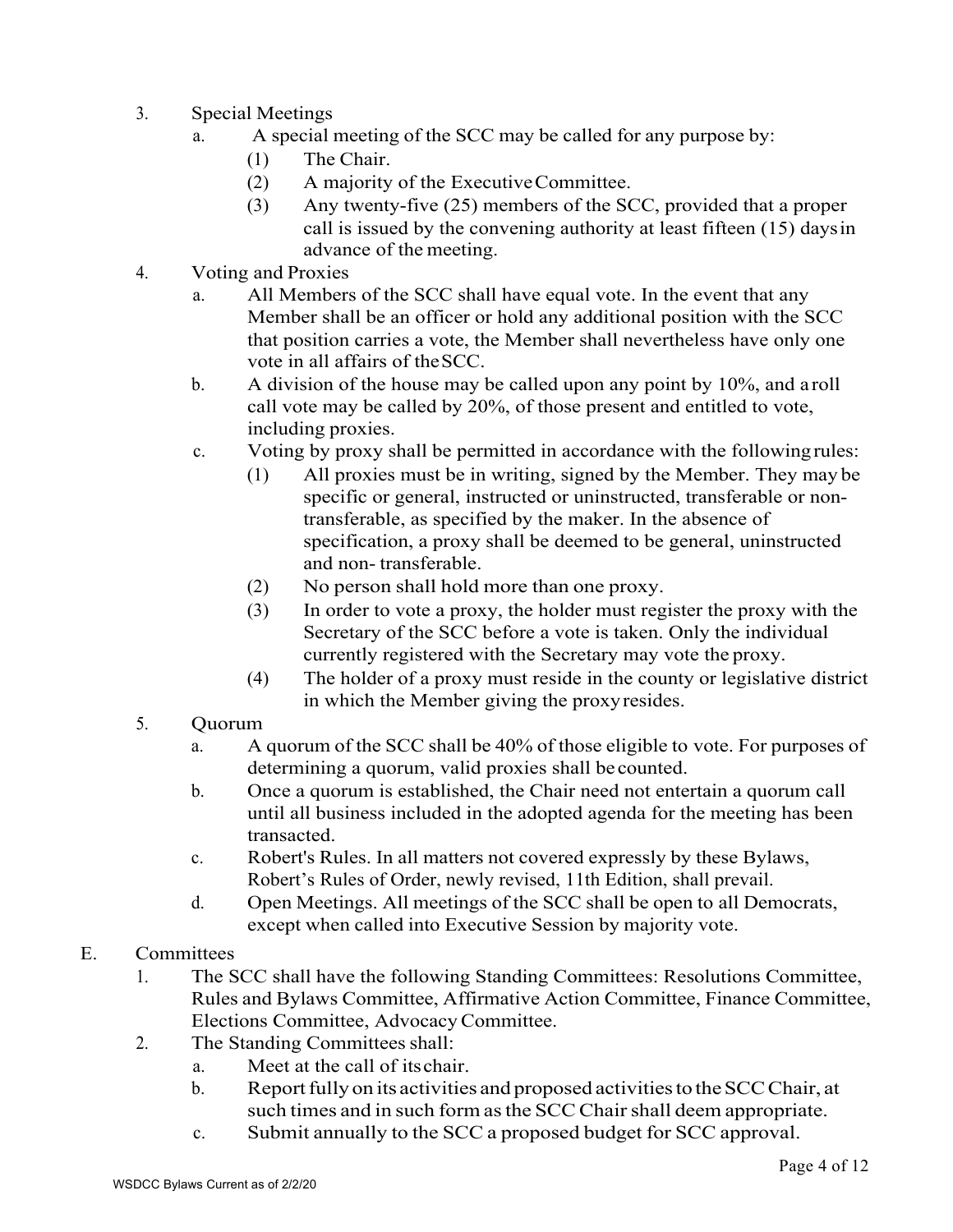- 3. The Resolutions Committee shall review proposed resolutions to the SCC and recommend their adoption or rejection; and propose rules and procedures to the SCC for the handling ofresolutions.
- 4. The Rules and Bylaws Committee shall recommend rules of procedure for the conduct of meetings or the handling of special matters to the SCC and recommend amendments to existing rules or these Bylaws; and review proposed Bylaw amendments submitted to the SCC and recommend adoption or rejection.
- 5. The Affirmative Action Committee shall propose and coordinate an affirmative action plan, and with the approval of the Executive Committee, implement the plan, in order to discharge the SCC's affirmative action responsibilities under the Charter of the Democratic Party of the United States and the Charter of the Democratic Party of Washington.
- 6. The Finance Committee shall propose methods of raising funds for the SCCand, with the approval of the Executive Committee, implement and coordinate fundraising plans. The Treasurer of the SCC shall be a member of the Finance Committee.
- 7. The Elections Committee shall propose policies and procedures to the SCC on candidate recruitment and endorsements, fair campaign practices, political ethics and other Party policy areas as determined by the SCC or the SCC Chair.
- 8. The Advocacy Committee shall promote the Party's platform. It shall track and evaluate legislation on the SCC's behalf, recommend positions on statewide ballot measures to the SCC, and coordinate with county and district legislative action committees to advance Democratic causes through grassroots lobbying. Each autumn, prior to December 15th, Committee shall create an agenda of action priorities for the following year by surveying the SCC and local party organizations. During sessions of the Washington State Legislature, the Committee shall periodically report on the status of the Party's state-level priorities in addition to tracking any other major bills of concern that are moving in the statehouse.
- 9. Other Committees.
	- a. The SCC may from time to time establish other committees, including outreach and involvementcommittees.
	- b. The Chair may from time to time appoint such committees to report to the Chair as the Chair may deem necessary or prudent. Such committees shall have such powers as are granted by the Chair, provided, however, that the Chair may not grant greater powers to a committee than the SCC has given the Chair.
- 10. Committee Membership. Unless the enabling resolution shall specify a method of selection of members of a committee and its composition, the Chair shall appoint the members of the committee.
- 11. Committee Rules. Any Committee may adopt rules of procedure for the conduct of its affairs. In the absence of specific rules, Robert's Rules of Order, newly revised, 11th edition, shall govern the conduct of committee affairs.
- 12. Minority Reports. Minority Reports may be issued from any Committee on concurrence of at least 20% of the Committee's membership.
- 13. Additional Duties. Committees shall perform such additional duties as the SCC shall propose.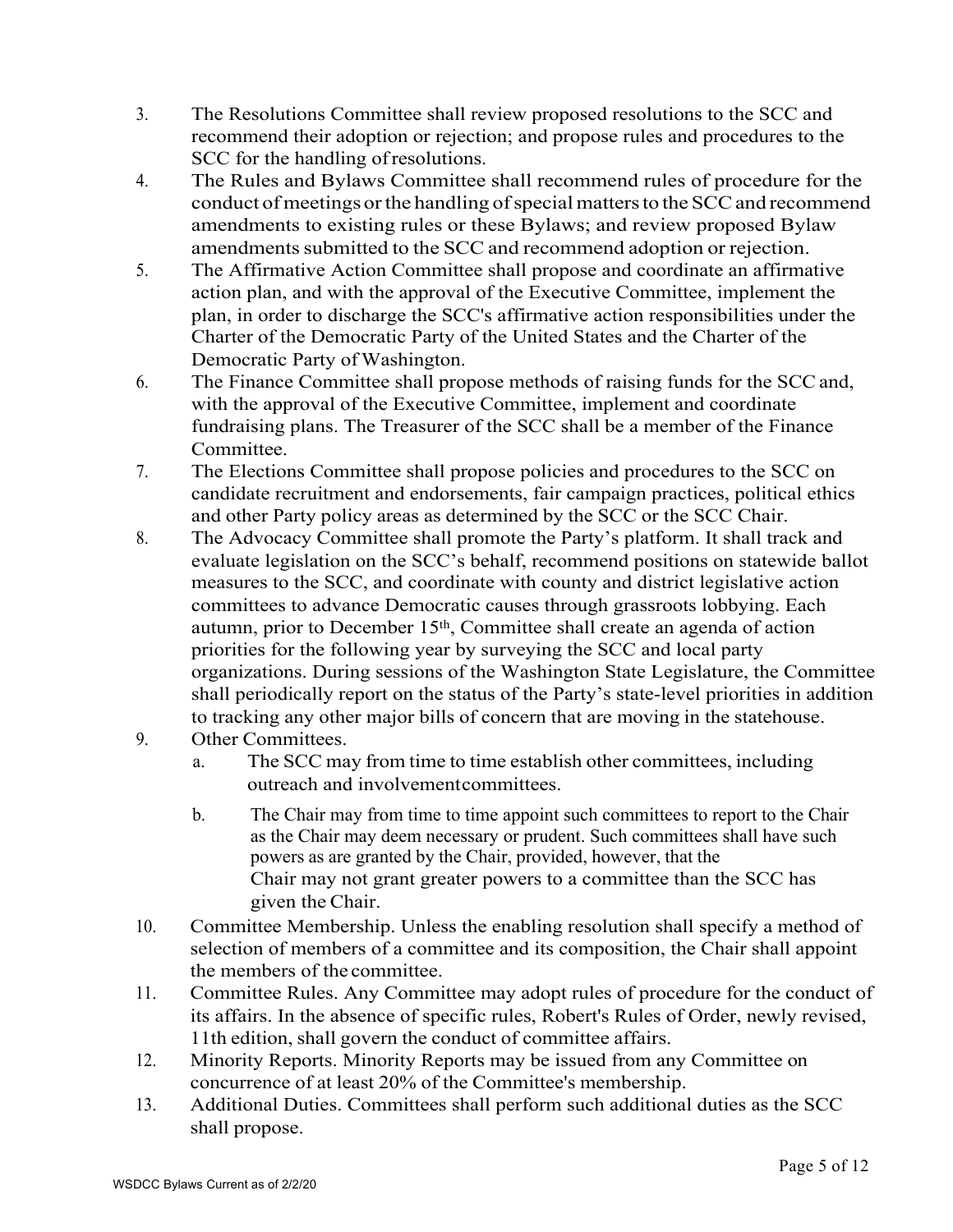- 14. Limitations on Committee Activities. The following limitations shall govern the activities of all Committees except the Executive Committee. The Committees shall not be authorized to:
	- a. Incur expenses or enter contracts on behalf of the Democratic Party, except as specifically authorized by theSCC.
	- b. Issue press releases or make public statements in the name of the Democratic Party of the State of Washington except as specifically authorized by the SCCChair.
- F. Constituency Caucuses
	- 1. Pursuant to Article VI.G of the Charter, the SCC may from time to time by two-thirds vote establish constituency caucuses or councils, referred to in these Bylaws as Constituency Caucuses, consisting of individuals, willing to be publicly identified as Democrats, sharing an immutable trait or common interest, which groups shall advise the SCC on matters of concern to their communities. Members of such groups need not be members of the SCC and the groups shall endeavor to broaden the involvement of their community in the Party.
	- 2. The SCC shall adopt standing rules pursuant to Article XII.C of these Bylaws providing for the creation, recognition, operation, suspension and termination of Constituency Caucuses.
	- 3. A Constituency Caucus in good standing may select its leadership, provided the method and frequency of selection are approved by the Standing Rules and Bylaws Committee, are consistent with the Charter and these Bylaws, and provide for leadership that is equally divided in accordance with Article VII.C.2 of the Charter.
	- 4. The Chairs of Constituency Caucuses elected in compliance with the preceding section shall elect one of their number to advise the SCC on matters of common interest to the Constituency Caucuses for a term of two years, or until their successor is elected.
- G. Availability of Members' List. So that Members of the SCC shall be able to freely communicate with other Members for the purpose of proposing resolutions, bylaws, amendments or other business requiring notice to the SCC under these Bylaws, the Chair shall make available to Members a mailing list of the members of the Committee at cost.

# **Article III Executive Committee**

- A. The Executive Committee shall be comprised ofthe
	- a. Chair;
	- b. Vice Chair;
	- c. Treasurer;
	- d. Secretary;
	- e. National Committee members elected from the state ofWashington;
	- f. The SCC member elected by and from the SCC membership in each Congressional District.
		- i. Seven SCC members appointed by the Chair, confirmed by the SCC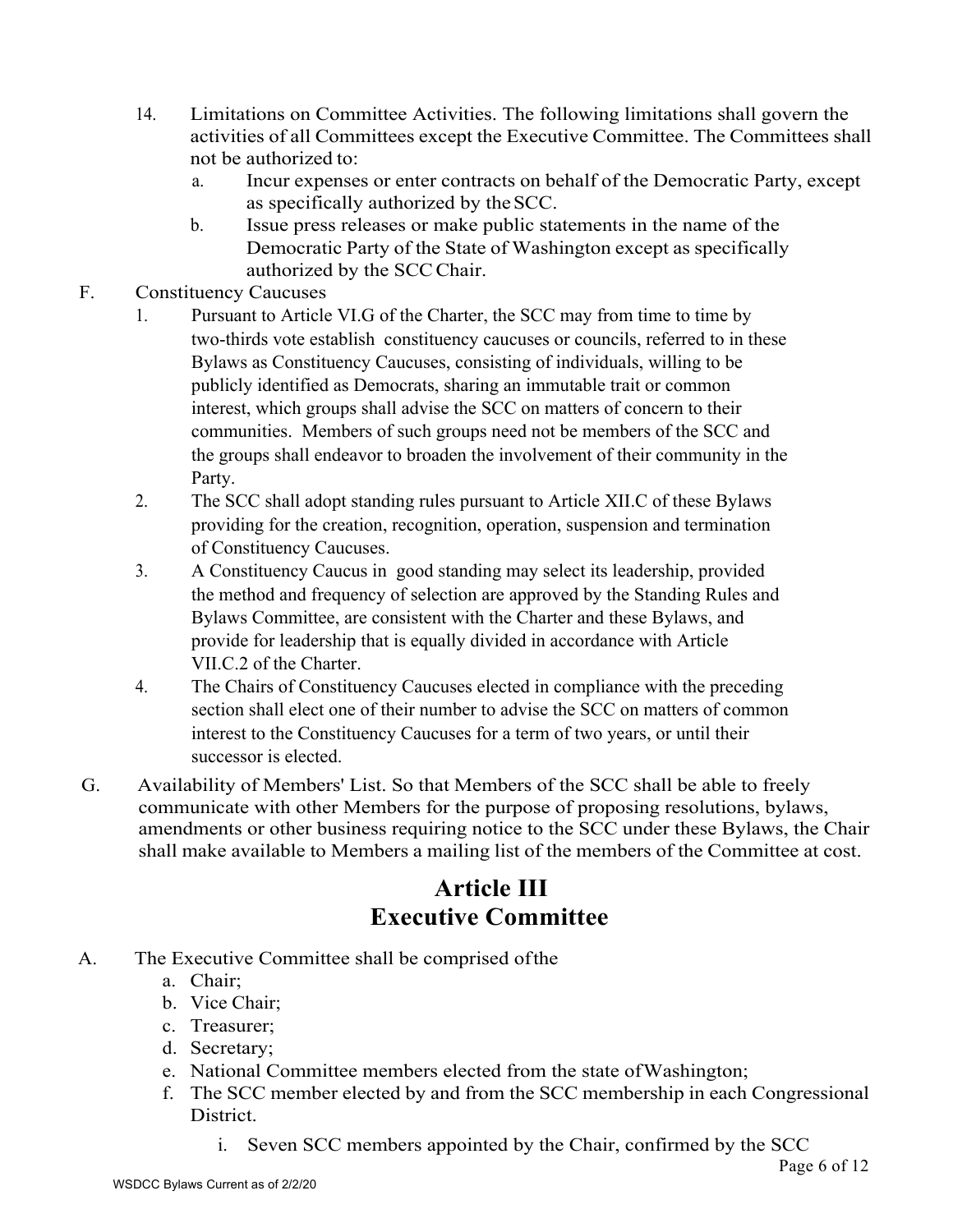elected members of the Executive Committee, and ratified by the SCC at the State Committee Meeting following their appointment and ratification by the Executive Committee. No two of the at-large members may come from the same CD.

- ii. At least one member shall be a member of the Affirmative Action Committee.
- g. The Young Democrats of Washington (YDWA) Washington State Democratic Central Committee Representative or in their absence the YDWA President;
- h. A representative of the Washington State Federation of DemocraticWomen (WSFDW).
- B. The Executive Committee shall have such powers and duties as are delegated to it by the SCC and meet at the call of the Chair. Alternatively, the Executive Committee may meet at the call of a group of at least one third of the Executive Committee members provided that such call is in writing, clearly states the reason for calling the Executive Committee to meeting, and provides at least five (5) days notice of such a meeting. Calls shall be sent to all Executive Committee members. All actions of the Executive Committee must be reported to the SCC at the next SCC meeting.
- C. The Executive Committee shall prepare an annual operating budget.
- D. The Executive Committee shall be authorized to act in stewardship and protection of the State Party on behalf of the SCC when action needs to be taken in less than 15 days and where failure to act would create irreversible damage to the state party. Such a meeting of the Executive Committee shall have a quorum of 60%.
- E. The Executive Committee may meet electronically if necessary.

#### **Article IV Budget, Compensation and Reimbursement**

- A. No later than the regular Second Quarter meeting, the SCC shall adopt a budget for the following year. Budgeted expenditures shall be divided into two parts as follows: Part A shall cover all expenses for the administration of the SCC; and Part B shall cover all funds disbursed to candidates or political committees or expended directly on their behalf. Rules for the disbursement of Part B funds shall be adopted annually by the SCC. No funds shall be disbursed or obligated by or on behalf of the SCC except in accordance with the adopted budget and any applicable rules. The budget shall be amendable.
- B. Officers or employees of the Washington State Democratic Party may be compensated and reimbursed for expenses in such amount and manner as determined by the SCC or its Executive Committee. In the absence of explicit authority to do so, no officer or employee shall receive compensation.
- C. The Executive Committee may require that the books be audited at any time. Subject to Executive Committee confirmation, the Chair shall establish an audit committee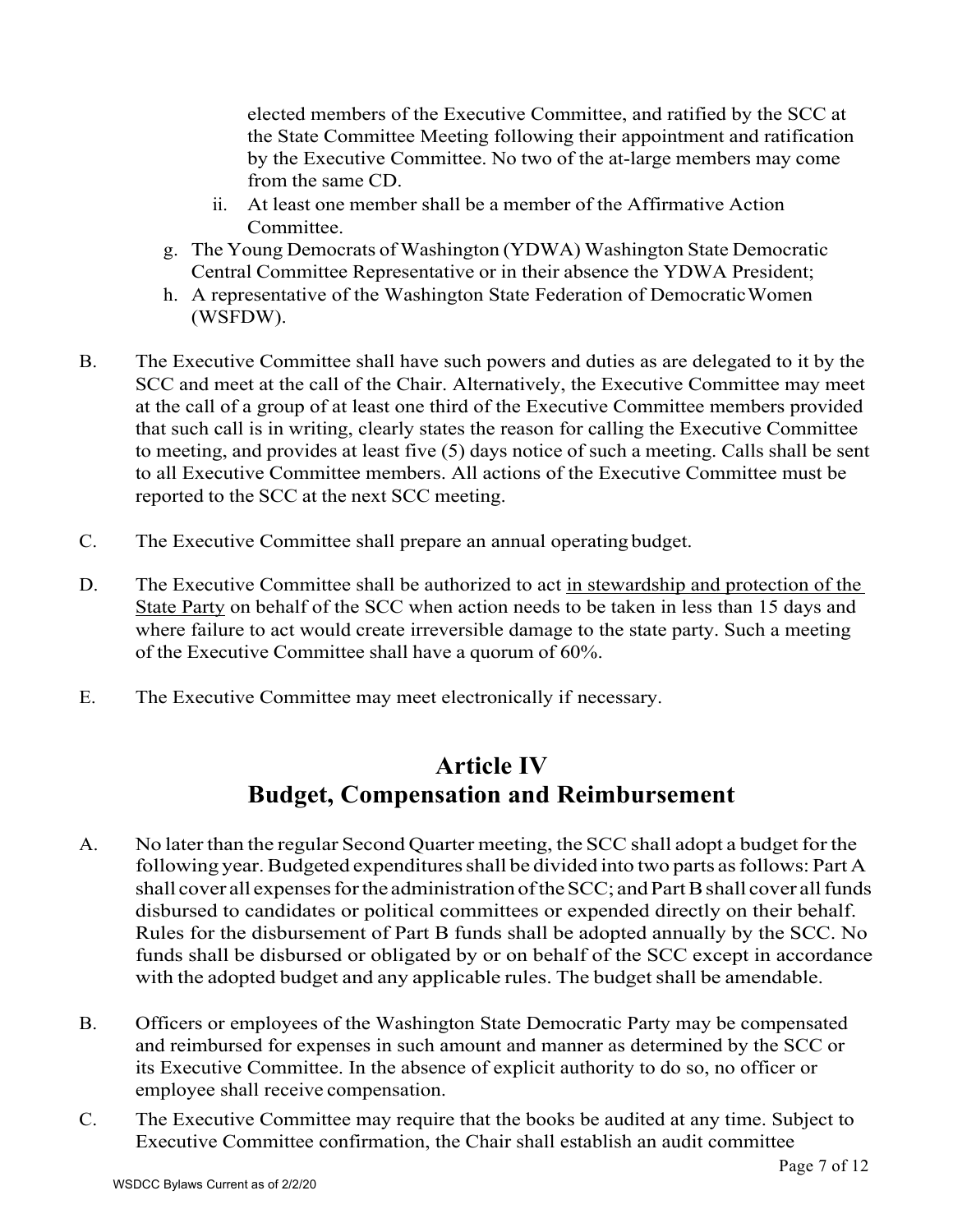promptly after each reorganization meeting. The results of the audit shall be considered by the Executive Committee and then reported to the SCC no later than its regular second quarter meeting.

#### **Article V Chair of the Democratic Party of the State Of Washington**

- A. The Chair of the Democratic Party of the State of Washington shall:
	- 1. Be the Chief Executive Officer of the SCC and preside at all meetings of the SCC or its Executive Committee.
	- 2. Be charged with the responsibility for implementing all policies of the SCC.
	- 3. Make the call for all meetings of the SCC or its Executive Committee.
	- 4. Provide a provisional agenda for all meetings of the SCC or its Executive Committee.
	- 5. Perform such additional duties as the SCC or its Executive Committee shall delegate to the Chair.
	- 6. Except as otherwise provided in these Bylaws, appoint the chairs of standing and special committees of the SCC.
	- 7. Appoint legal counsel for the Washington State Democratic Party and appoint such other professionals as may be required from time to time to act for the Party. Such appointments must be confirmed by a majority vote of the Executive Committee.
	- 8. Appoint a Parliamentarian, Sergeants-at-Arms, Pages, Tally Clerks and such other individuals as may be necessary for the efficient and fair administration of SCC meetings.
	- 9. Be the Authorized Spokesperson for the Democratic Party of the State of Washington.
	- 10. Be an ex-officio voting member of all committees of the SCC except the Statutory Committee.
	- 11. Appoint such deputy treasurers as may be needed to assist the Treasurer in filing reports.

#### **Article VI Statutory State Committee**

- A. The Statutory State Committee shall be organized according to state law (RCW29.42.020) and shall perform only those duties explicitly specified by RCW 29.42.020(l) through (4), to-wit:
	- 1. "Call conventions at such time and place and under such circumstances and for such purposes as the call to convention shall designate. The manner, number and procedure for selection of state convention delegates shall be subject to the committee's rules and regulations duly adopted;"
	- 2. "Provide for the election of delegates to national conventions;"
	- 3. "Fill vacancies on the ticket for any federal or state office to be voted on by the electors of more than one county;"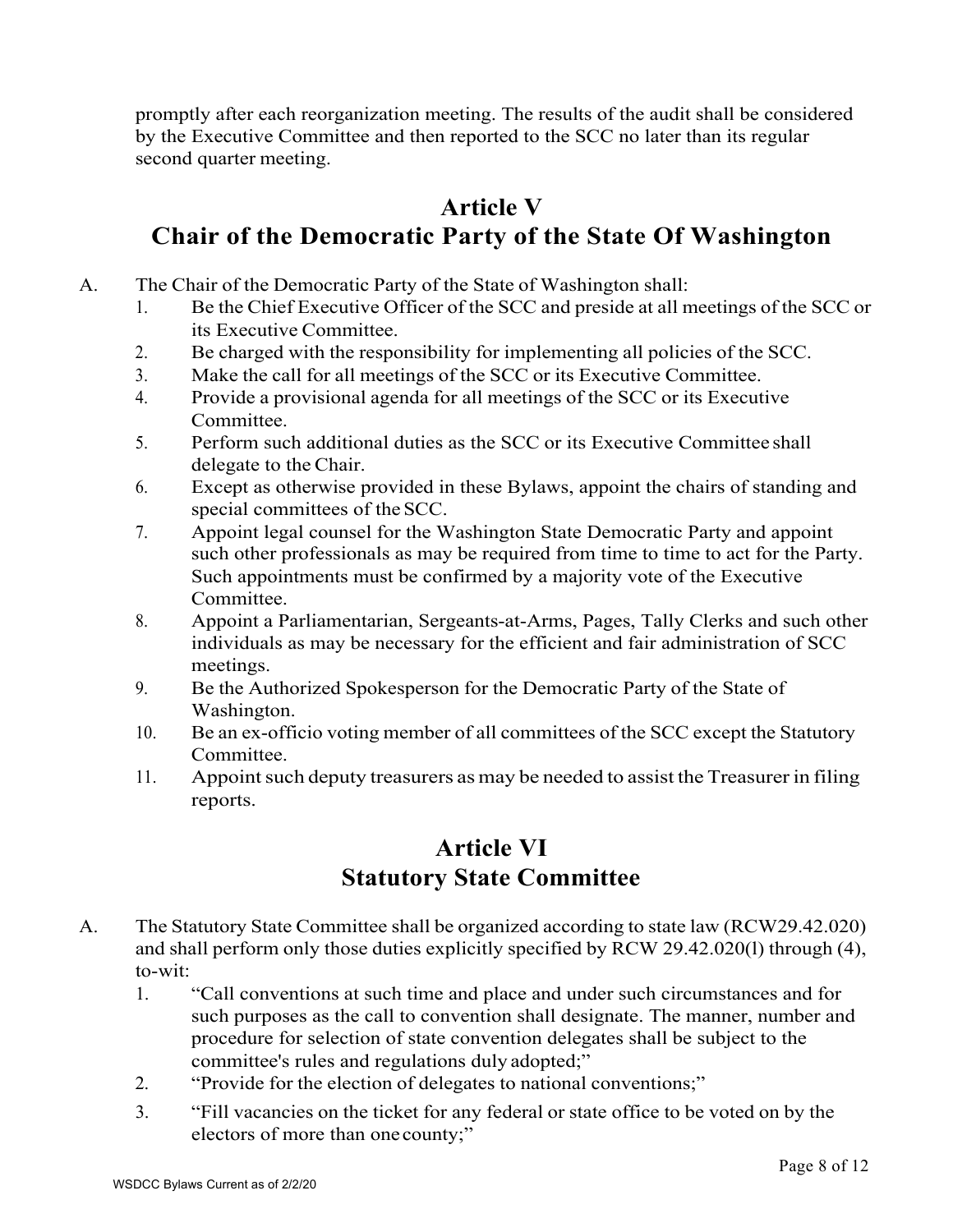- 4. "Provide for the nomination of presidential electors."
- B. The Statutory State Committee shall adopt bylaws that shall delegate those duties to the SCC and that shall provide that the Chair of the Democratic Party of the State of Washington shall be the chair of the Statutory State Committee and that the Vice Chair elected by the SCC shall be the vice chair of the Statutory State Committee.

#### **Article VII Vacancies, Appointments**

- A. The Statutory State Committee of the SCC is subject to a permanent injunction issued by the Federal District Court in Cunningham v. Washington State Democratic Committee (Civ. No. C75-901, W.D. Wash. 1977), enjoining the Statutory State Committee from filling vacancies on the ticket for any federal or state office voted upon by the electors of two or more counties, filling vacancies on the ticket in legislative races, or making interim legislative appointments, in multi-county legislative districts by any method that contravenes the one-person, one-vote rule. Pursuant to the delegation of authority of Article VI. B. above, the SCC shall be responsible for compliance with this injunction.
- B. In making interim legislative appointments in multi-county legislative districts, the SCC shall make its appointment from a list of three names submitted to the committee by a caucus of the elected and appointed Democratic precinct committee officers of the precincts within the legislative district. The SCC Chair shall call this caucus.
- C. In making interim legislative appointments in single-county legislative districts, the county central committee shall make its appointment from a list of three names submitted to the committee by a caucus of the elected and appointed Democratic precinct committee officers of the precincts within the legislative district. The county chair shall call this caucus.
- D. The SCC shall develop rules for the conduct of legislative appointment caucuses.

#### **Article VIII County Central Committees**

- A. The county central committee shall be the governing body of the county Democratic Party and shall have the responsibility for conducting Party affairs at the county level. It shall be composed of all elected and appointed precinct committee officers.
- B. In any county central committee, only elected precinct committee officers and precinct committee officers appointed after the organizational meeting shall vote for county chair, vice chair, state committeewoman, state committeeman and any representative the county central committee is authorized to send to other Party organizations and on the

adoption or amendment of bylaws. County central committees may allow other Democrats to participate in all other functions.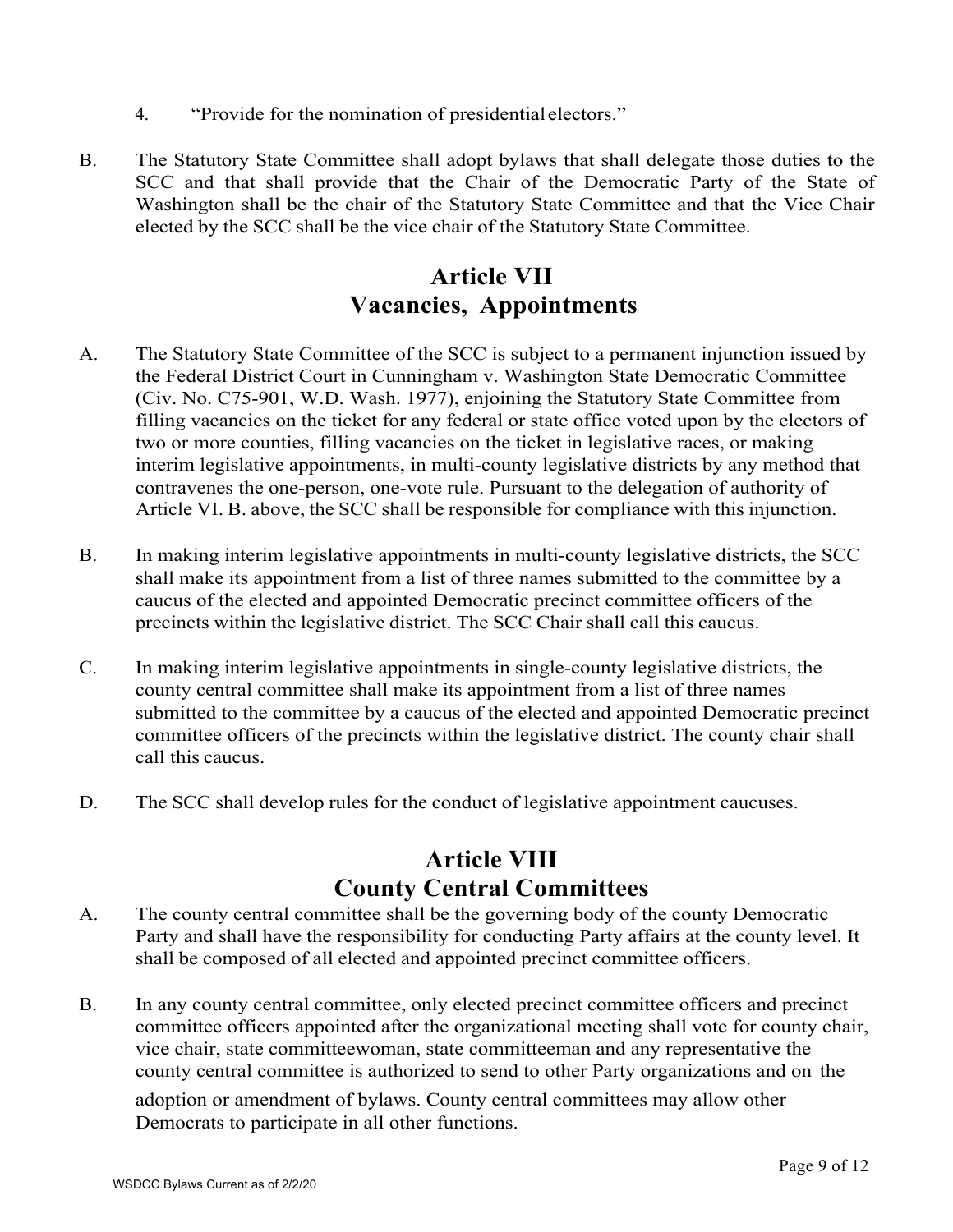- C. Each county central committee shall be organized according to state law, the Charter and Bylaws of the Democratic Party of the State of Washington, and other provisions pursuant to the authority of the Charter. Its organizational meeting shall take place in December or January following each state general election held in even-numbered years. At the organizational meeting, the committee shall elect a chair, a vice chair, a state committeewoman, a state committeeman and any representatives it is authorized to send to other Party organizations.
- D. The county central committee shall have a minimum of four (4) regular meetings a year unless there are legislative district organizations within the county.
- E. In counties with legislative district organizations, the county central committee may establish a county executive board.

### **Article IX Legislative District Organizations**

- A. The legislative district organization shall be the governing body of the legislative district Democratic Party and shall have the responsibility for conducting Party affairs at the legislative district level. It shall be composed of all elected and appointed precinct committee officers.
- B. In any legislative district organization, only elected precinct committee officers and precinct committee officers appointed after the organizational meeting shall vote for district chair, vice chair, state committeewoman, state committeeman and any representative the legislative district organization is authorized to send to other Party organizations, and on the adoption or amendment of bylaws. Legislative district organizations may allow other Democrats to participate in all other functions.
- C. Each legislative district organization shall be organized according to state law, the Charter and Bylaws of the Democratic Party of the State of Washington, and other provisions pursuant to the authority of the Charter. The legislative district organization shall be organized in accordance with rules passed by the county central committee in those counties in which there are two or more complete legislative districts. In legislative districts where counties have not provided for legislative district organization meetings, the SCC Chair shall do so. Its organizational meeting shall take place in December or January following each state general election held in even-numbered years. At the organizational meeting, the legislative district organization shall elect a chair, a vice chair, a state committeewoman, a state committeeman and any representatives it is authorized to send to other Party organizations. The legislative district organization shall have a minimum of four (4) regular meetings a year.

# **Article X Organization of County and District Chairs**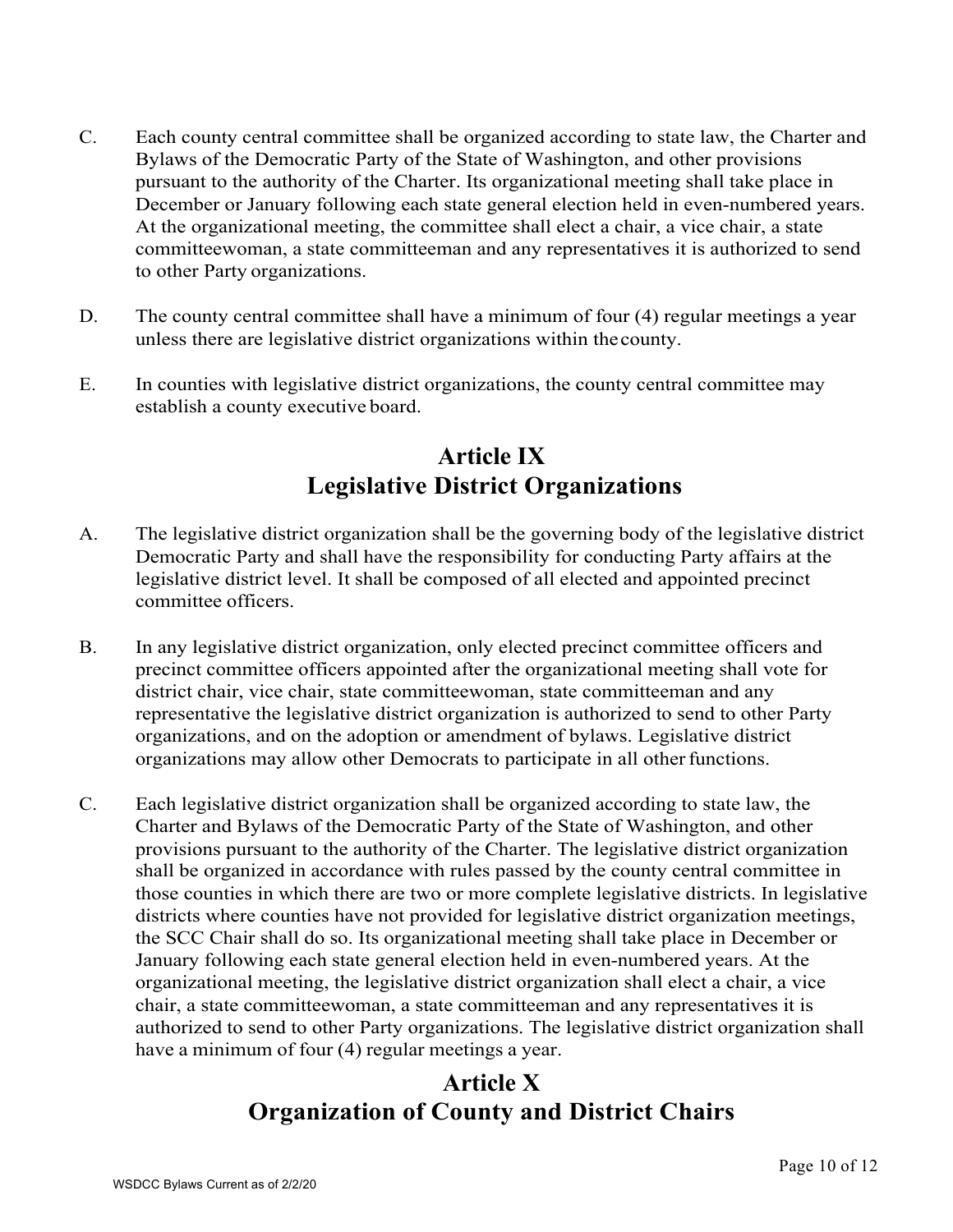- A. The Organization of County and District Chairs shall be composed of the chair of each Democratic county central committee and the chair of each Democratic legislative district organization in the State ofWashington.
- B. The Organization shall elect from its ranks a chair, vice chair and such other officers as the Organization shall deem appropriate.
- C. The Organization shall recommend to the SCC for its consideration actions or expenditures to promote the grassroots structure of the Party and shall perform such additional duties and have such additional powers as the SCC may by resolution delegate.

# **Article XI Selection of Nominees, Candidates and Delegates**

- A. Delegates to Party conventions at all levels and Party officers (whether or not such delegates and officers are declared by the State to be public officials) shall be selected by voters who support the principles of the Democratic Party and wish to be publicly known as Democrats.
- B. Except as otherwise required by the Charter, Bylaws and Rules of the Democratic Party of the United States or by the Delegate Selection Rules of the Democratic National Committee, candidates and nominees for public office who are or will be identified as Democrats or publicly associated with the Democratic Party to any extent in the general election for such office must be selected in accordance with Rules adopted by the SCC. The Rules adopted by the SCC shall permit participation, subject to guarantees of election fairness and accountability, by voters who wish to participate in the selection but do not wish to become publicly affiliated with the Democratic Party; provided the Rules may forbid the participation of any voter who has participated or will participate in the selection of candidates associated with another political party if such candidates seek to appear on the same primary or general election ballot as any Democratic candidate being selected by the process in which the voter seeks to participate.
- C. In connection with any selection process in which voters who are not members of the Democratic Party are permitted to participate, the SCC may require that candidates demonstrate prior to filing for office reasonable support from Party members in order to be eligible to participate in the selection process; PROVIDED, that any such requirement shall have been adopted not less than ninety (90) days prior to the filing period for the selection process, and further provided that any such requirement shall apply equally to all candidates for each particular office.

#### **Article XII Amendments, Rules**

A. These Bylaws may be amended by affirmative vote of a majority of the entire membership of the SCC, or as provided in theCharter.